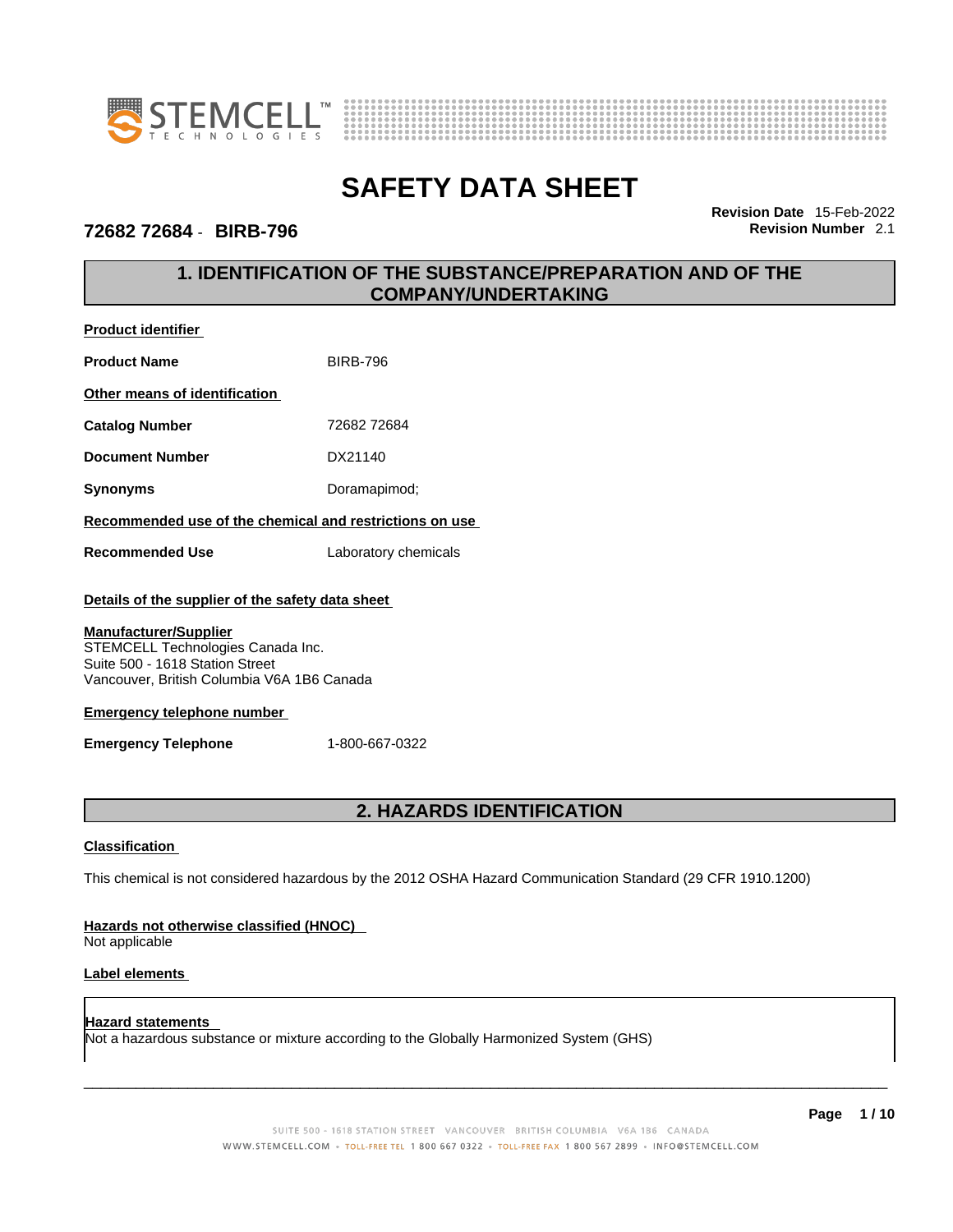



\_\_\_\_\_\_\_\_\_\_\_\_\_\_\_\_\_\_\_\_\_\_\_\_\_\_\_\_\_\_\_\_\_\_\_\_\_\_\_\_\_\_\_\_\_\_\_\_\_\_\_\_\_\_\_\_\_\_\_\_\_\_\_\_\_\_\_\_\_\_\_\_\_\_\_\_\_\_\_\_\_\_\_\_\_\_\_\_\_\_\_\_\_ **Revision Date** 15-Feb-2022

# **72682 72684** - **BIRB-796 Revision Number** 2.1

The product contains no substances which at their given concentration, are considered to be hazardous to health.

**Appearance** Crystalline **Physical state** Solid

**Odor** No data available

**Other Information**  Not applicable

### **Unknown acute toxicity** 100 % of the mixture consists of ingredient(s) of unknown toxicity

100 % of the mixture consists of ingredient(s) of unknown acute oral toxicity

100 % of the mixture consists of ingredient(s) of unknown acute dermal toxicity

100 % of the mixture consists of ingredient(s) of unknown acute inhalation toxicity (gas)

100 % of the mixture consists of ingredient(s) of unknown acute inhalation toxicity (vapor)

100 % of the mixture consists of ingredient(s) of unknown acute inhalation toxicity (dust/mist)

# **3. COMPOSITION/INFORMATION ON INGREDIENTS**

### **Substance**

Not a hazardous substance or mixture according to the Globally Harmonized System (GHS) **Synonyms** Doramapimod;

| Chemical name                                           | CAS No.     | Weight-% |
|---------------------------------------------------------|-------------|----------|
| $N-[3-(1,1-dimethylethyl)-1-(4-methylphenyl)-1H-pyral]$ | 285983-48-4 | 100      |
| zol-5-yl]-N'-[4-[2-(4-morpholinyl)ethoxy]-1-naphthale   |             |          |
| nvll-urea                                               |             |          |

\*The exact percentage (concentration) of composition has been withheld as a trade secret.

# **4. FIRST AID MEASURES**

### **Description of first aid measures**

| <b>Inhalation</b>   | Remove to fresh air.                                                                                                    |
|---------------------|-------------------------------------------------------------------------------------------------------------------------|
| Eye contact         | Rinse thoroughly with plenty of water for at least 15 minutes, lifting lower and upper eyelids.<br>Consult a physician. |
| <b>Skin contact</b> | Wash skin with soap and water.                                                                                          |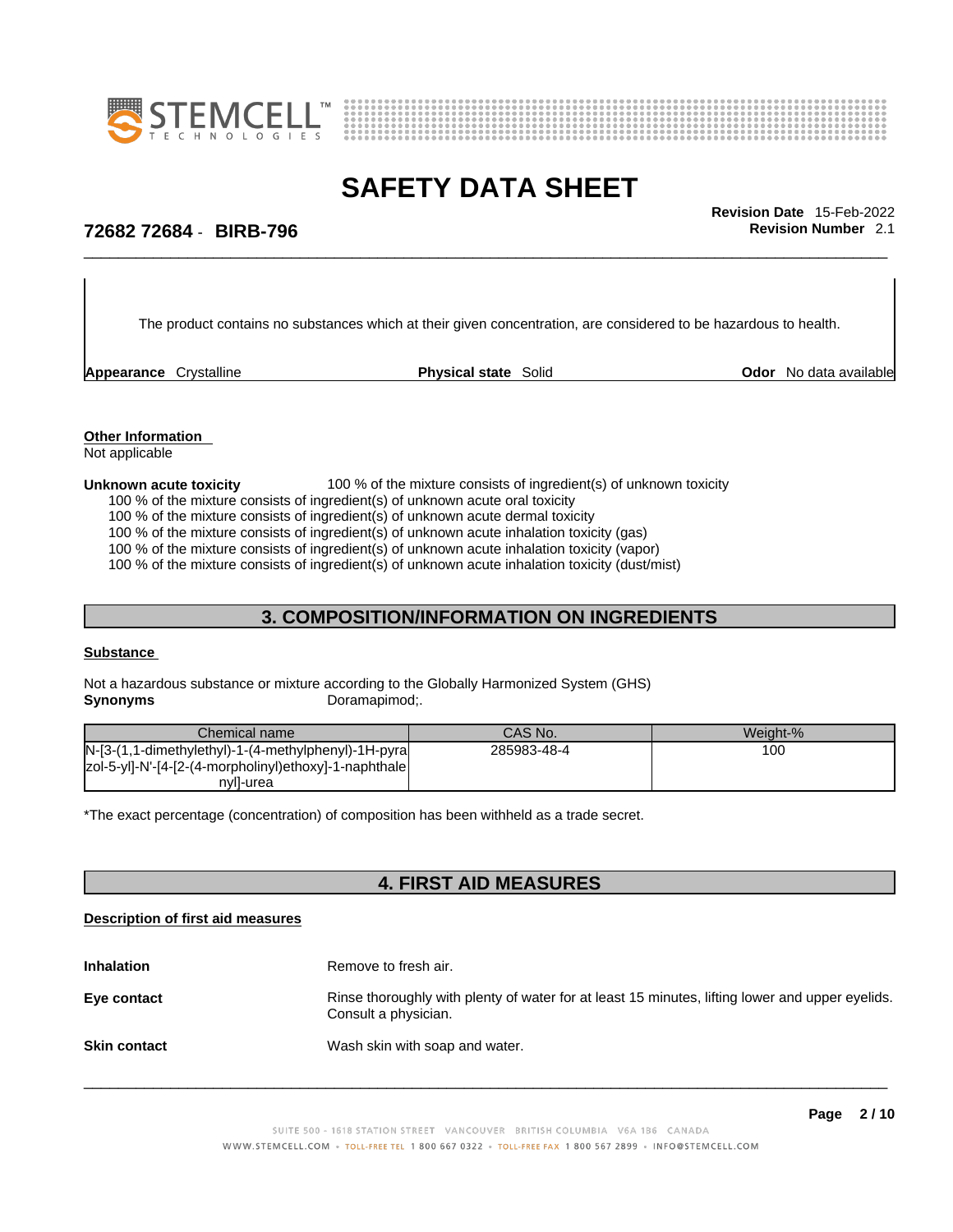



\_\_\_\_\_\_\_\_\_\_\_\_\_\_\_\_\_\_\_\_\_\_\_\_\_\_\_\_\_\_\_\_\_\_\_\_\_\_\_\_\_\_\_\_\_\_\_\_\_\_\_\_\_\_\_\_\_\_\_\_\_\_\_\_\_\_\_\_\_\_\_\_\_\_\_\_\_\_\_\_\_\_\_\_\_\_\_\_\_\_\_\_\_ **Revision Date** 15-Feb-2022

# **72682 72684** - **BIRB-796 Revision Number** 2.1

**Ingestion Clean mouth with water and drink afterwards plenty of water.** 

### **Most important symptoms and effects, both acute and delayed**

**Symptoms** No information available.

**Indication of any immediate medical attention and special treatment needed**

**Note to physicians** Treat symptomatically.

## **5. FIRE-FIGHTING MEASURES**

| <b>Suitable Extinguishing Media</b>                                                                              | Use extinguishing measures that are appropriate to local circumstances and the<br>surrounding environment. |
|------------------------------------------------------------------------------------------------------------------|------------------------------------------------------------------------------------------------------------|
| Unsuitable extinguishing media                                                                                   | CAUTION: Use of water spray when fighting fire may be inefficient.                                         |
| Specific hazards arising from the<br>chemical                                                                    | No information available.                                                                                  |
| <b>Explosion data</b><br><b>Sensitivity to Mechanical Impact None.</b><br><b>Sensitivity to Static Discharge</b> | None.                                                                                                      |

**Special protective equipment for fire-fighters** Firefighters should wear self-contained breathing apparatus and full firefighting turnout gear. Use personal protection equipment.

# **6. ACCIDENTAL RELEASE MEASURES**

### **Personal precautions, protective equipment and emergency procedures**

**Personal precautions** Ensure adequate ventilation.

**Environmental precautions** 

**Environmental precautions** See Section 12 for additional Ecological Information.

## **Methods and material for containment and cleaning up**

**Methods for containment** Prevent further leakage or spillage if safe to do so.

**Methods for cleaning up** Pick up and transfer to properly labeled containers.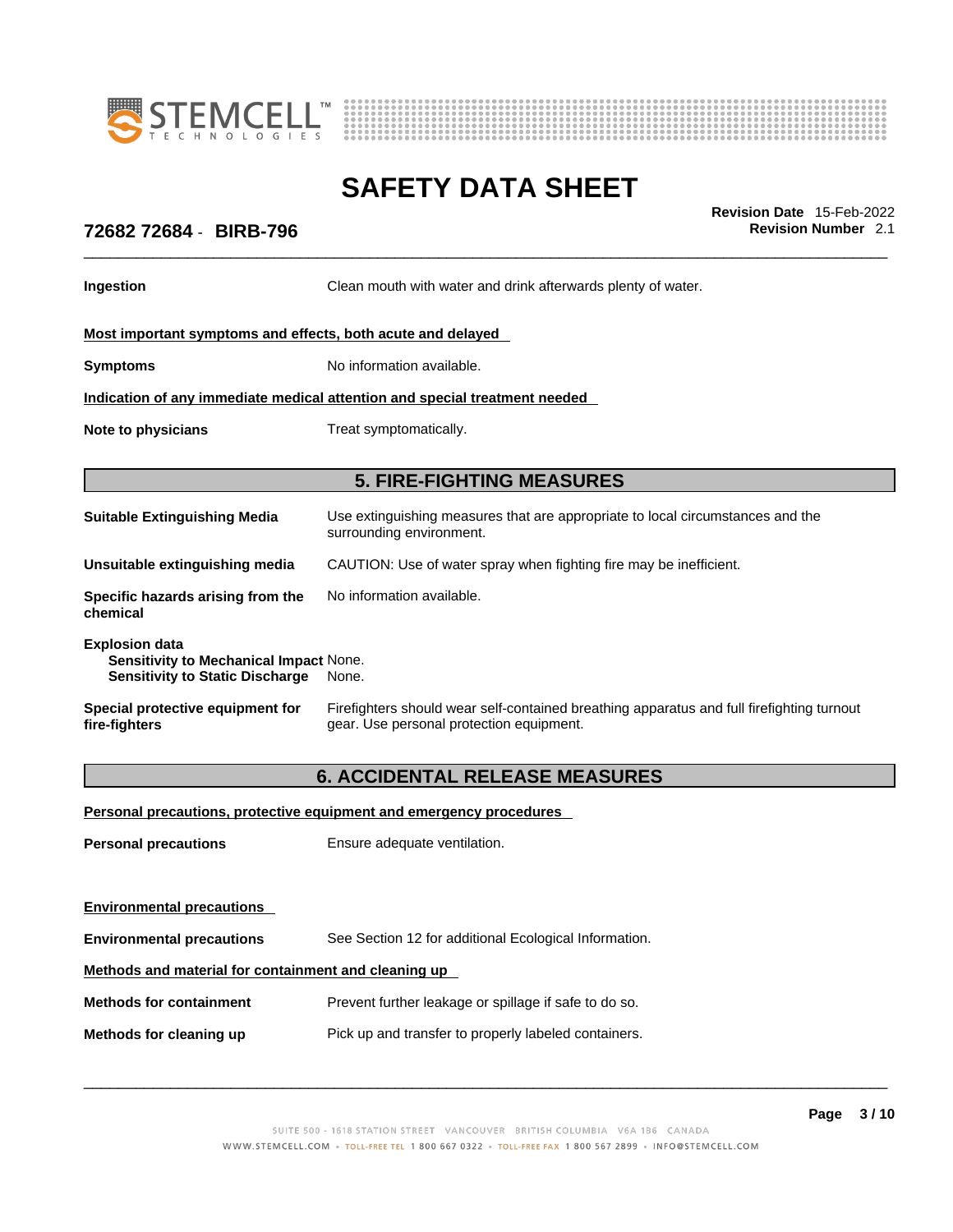



\_\_\_\_\_\_\_\_\_\_\_\_\_\_\_\_\_\_\_\_\_\_\_\_\_\_\_\_\_\_\_\_\_\_\_\_\_\_\_\_\_\_\_\_\_\_\_\_\_\_\_\_\_\_\_\_\_\_\_\_\_\_\_\_\_\_\_\_\_\_\_\_\_\_\_\_\_\_\_\_\_\_\_\_\_\_\_\_\_\_\_\_\_ **Revision Date** 15-Feb-2022

## **72682 72684** - **BIRB-796 Revision Number** 2.1

**Prevention of secondary hazards** Clean contaminated objects and areas thoroughly observing environmental regulations.

# **7. HANDLING AND STORAGE**

**Precautions for safe handling**

**Advice on safe handling** Handle in accordance with good industrial hygiene and safety practice.

### **Conditions for safe storage, including any incompatibilities**

**Storage Conditions** Store in accordance with information listed on the Product Information Sheet (PIS).

## **8. EXPOSURE CONTROLS/PERSONAL PROTECTION**

### **Control parameters**

**Exposure Limits** The following ingredients are the only ingredients of the product above the cut-off level (or level that contributes to the hazard classification of the mixture) which have an exposure limit applicable in the region for which this safety data sheet is intended or other recommended limit. At this time, the other relevant constituents have no known exposure limits from the sources listed here.

### **Appropriate engineering controls**

| <b>Engineering controls</b> | Showers              |  |
|-----------------------------|----------------------|--|
|                             | Eyewash stations     |  |
|                             | Ventilation systems. |  |

**Individual protection measures, such as personal protective equipment Eye/face protection** No special protective equipment required. **Skin and body protection** No special protective equipment required. **Respiratory protection** No protective equipment is needed under normal use conditions. If exposure limits are exceeded or irritation is experienced, ventilation and evacuation may be required. **General hygiene considerations** Handle in accordance with good industrial hygiene and safety practice.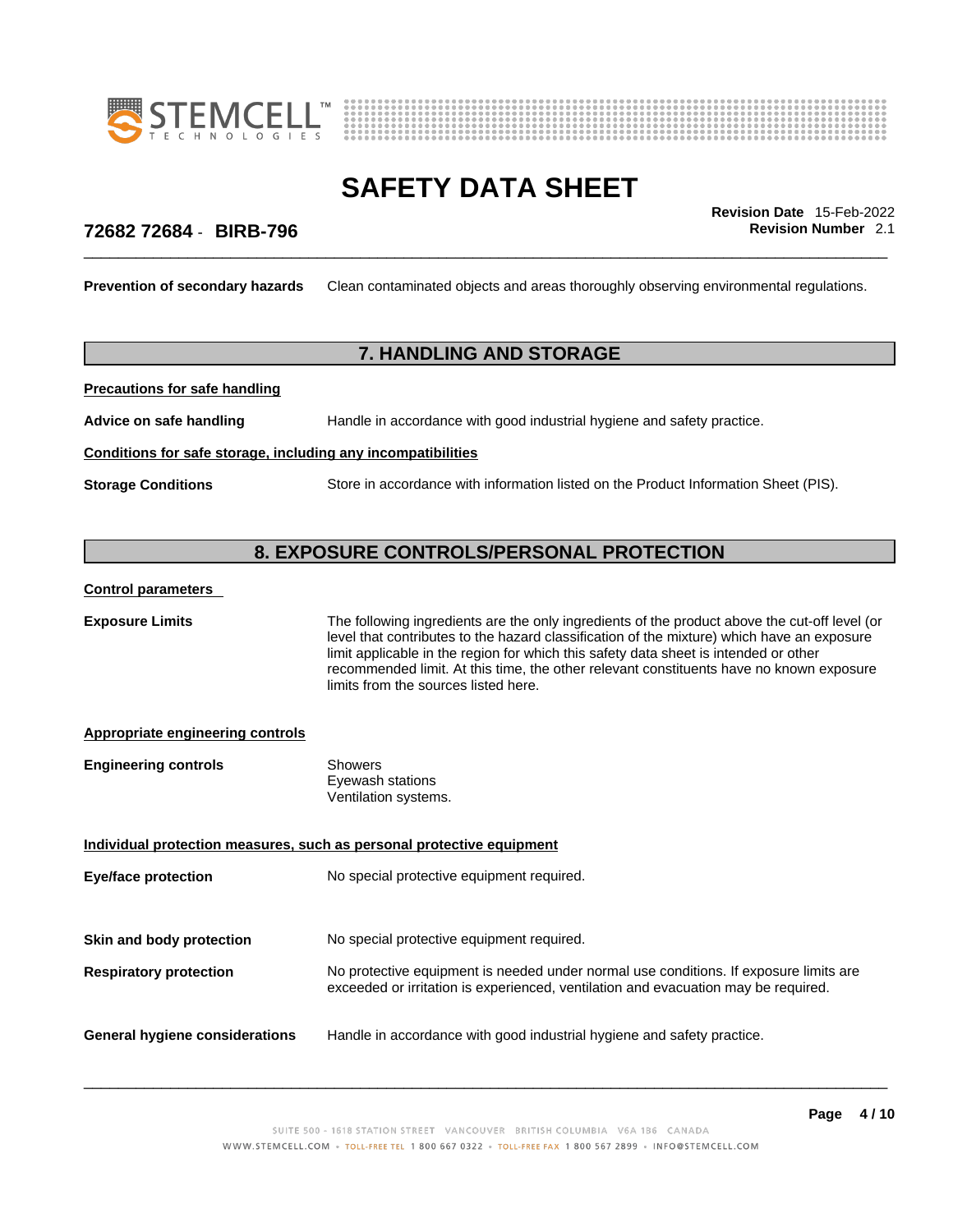

**Information on basic physical and chemical properties**



# **SAFETY DATA SHEET**

\_\_\_\_\_\_\_\_\_\_\_\_\_\_\_\_\_\_\_\_\_\_\_\_\_\_\_\_\_\_\_\_\_\_\_\_\_\_\_\_\_\_\_\_\_\_\_\_\_\_\_\_\_\_\_\_\_\_\_\_\_\_\_\_\_\_\_\_\_\_\_\_\_\_\_\_\_\_\_\_\_\_\_\_\_\_\_\_\_\_\_\_\_ **Revision Date** 15-Feb-2022

# **72682 72684** - **BIRB-796 Revision Number** 2.1

# **9. PHYSICAL AND CHEMICAL PROPERTIES**

| <b>Physical state</b>            | <u>Information on basic priysical and chemical properties</u><br>Solid |                  |
|----------------------------------|------------------------------------------------------------------------|------------------|
| Appearance                       | Crystalline                                                            |                  |
| Color                            | No information available                                               |                  |
| Odor                             | No data available                                                      |                  |
| <b>Odor threshold</b>            | No data available                                                      |                  |
|                                  |                                                                        |                  |
| <b>Property</b>                  | <b>Values</b>                                                          | Remarks • Method |
| рH                               | No data available                                                      | None known       |
| Melting point / freezing point   | No data available                                                      | None known       |
| Boiling point / boiling range    | No data available                                                      | None known       |
| <b>Flash point</b>               | No data available                                                      | None known       |
| <b>Evaporation rate</b>          | No data available                                                      | None known       |
| Flammability (solid, gas)        | Product is not flammable.                                              | None known       |
| <b>Flammability Limit in Air</b> |                                                                        | None known       |
| <b>Upper flammability limit:</b> | No data available                                                      |                  |
| Lower flammability limit:        | No data available                                                      |                  |
| Vapor pressure                   | No data available                                                      | None known       |
| <b>Vapor density</b>             | No data available                                                      | None known       |
| <b>Relative density</b>          | No data available                                                      | None known       |
| <b>Water solubility</b>          | No data available                                                      | None known       |
| Solubility in other solvents     | DMF: 25 mg/mL; DMSO: 30 mg/mL;                                         | None known       |
|                                  | Ethanol: 3 mg/mL                                                       |                  |
| <b>Partition coefficient</b>     | No data available                                                      | None known       |
| <b>Autoignition temperature</b>  | No data available                                                      | None known       |
| <b>Decomposition temperature</b> | No data available                                                      | None known       |
| <b>Kinematic viscosity</b>       | No data available                                                      | None known       |
| <b>Dynamic viscosity</b>         | No data available                                                      | None known       |
| <b>Explosive properties</b>      | No data available                                                      |                  |
| <b>Oxidizing properties</b>      | No information available                                               |                  |
| <b>Other Information</b>         |                                                                        |                  |
| <b>Softening point</b>           | No information available                                               |                  |
| <b>Molecular weight</b>          | 527.7                                                                  |                  |
| <b>Molecular formula</b>         | C31H37N5O3                                                             |                  |
| <b>VOC Content (%)</b>           | No information available                                               |                  |
| <b>Liquid Density</b>            | No information available                                               |                  |
| <b>Bulk density</b>              | No information available                                               |                  |
|                                  |                                                                        |                  |
|                                  | <b>10. STABILITY AND REACTIVITY</b>                                    |                  |

**Reactivity No information available.** 

**Chemical stability** Stable under recommended transport or storage conditions.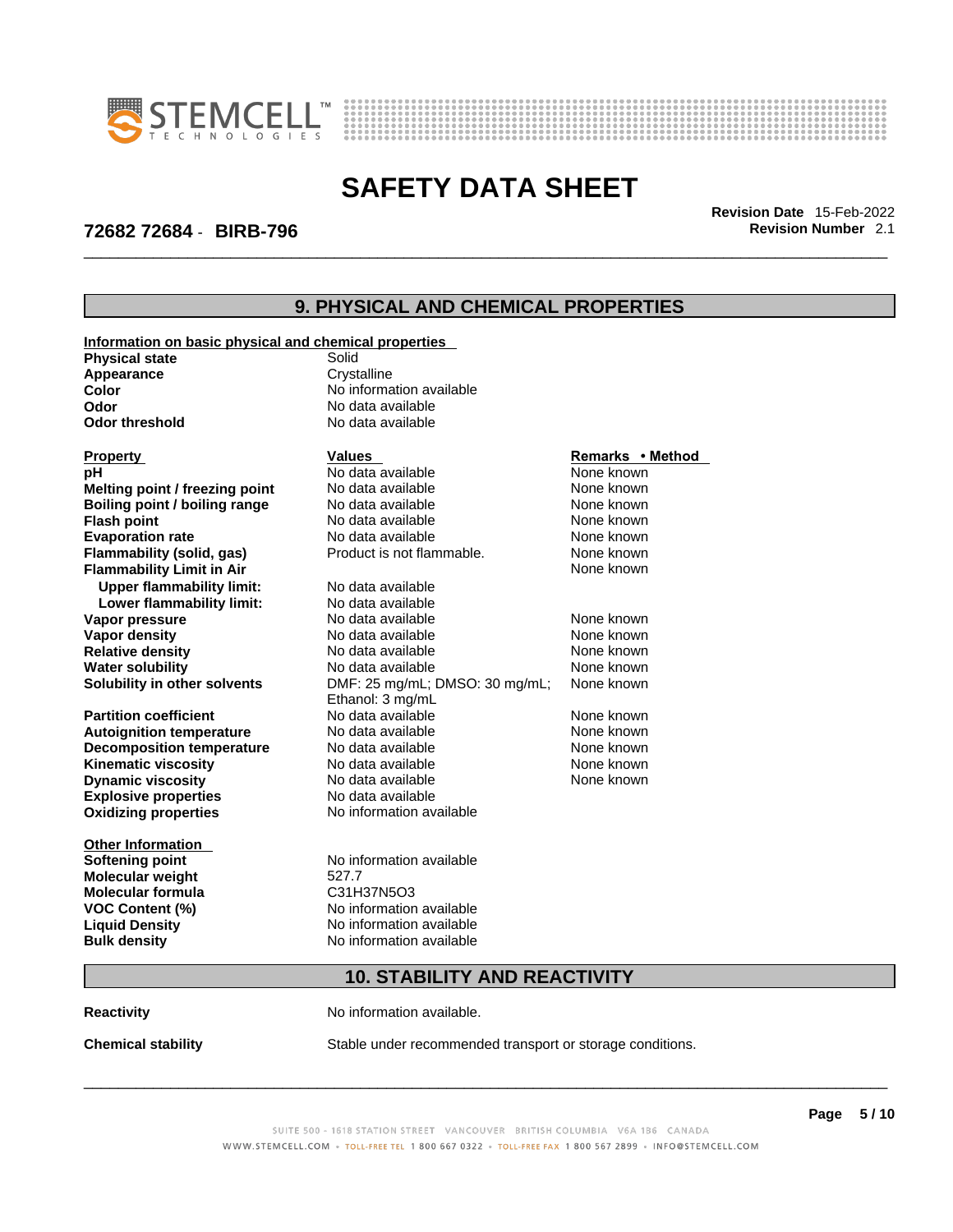



\_\_\_\_\_\_\_\_\_\_\_\_\_\_\_\_\_\_\_\_\_\_\_\_\_\_\_\_\_\_\_\_\_\_\_\_\_\_\_\_\_\_\_\_\_\_\_\_\_\_\_\_\_\_\_\_\_\_\_\_\_\_\_\_\_\_\_\_\_\_\_\_\_\_\_\_\_\_\_\_\_\_\_\_\_\_\_\_\_\_\_\_\_ **Revision Date** 15-Feb-2022

## **72682 72684** - **BIRB-796 Revision Number** 2.1

| <b>Possibility of hazardous reactions</b> None under normal processing. |                                           |
|-------------------------------------------------------------------------|-------------------------------------------|
| <b>Hazardous polymerization</b>                                         | Hazardous polymerization does not occur.  |
| <b>Conditions to avoid</b>                                              | None known based on information supplied. |
| Incompatible materials                                                  | Strong oxidizing agents.                  |

**Hazardous decomposition products** Carbon dioxide (CO2). Carbon monoxide. Nitrogen oxides (NOx).

# **11. TOXICOLOGICAL INFORMATION**

### **Information on likely routes of exposure**

### **Product Information**

| <b>Inhalation</b>   | Specific test data for the substance or mixture is not available.            |
|---------------------|------------------------------------------------------------------------------|
| Eye contact         | Specific test data for the substance or mixture is not available.            |
| <b>Skin contact</b> | Specific test data for the substance or mixture is not available.            |
| Ingestion           | Specific test data for the substance or mixture is not available.            |
|                     | Symptoms related to the physical, chemical and toxicological characteristics |
|                     |                                                                              |

**Symptoms** No information available.

### **Numerical measures of toxicity**

### **Acute toxicity**

**Unknown acute toxicity** 100 % of the mixture consists of ingredient(s) of unknown toxicity

100 % of the mixture consists of ingredient(s) of unknown acute oral toxicity

100 % of the mixture consists of ingredient(s) of unknown acute dermal toxicity

100 % of the mixture consists of ingredient(s) of unknown acute inhalation toxicity (gas)

100 % of the mixture consists of ingredient(s) of unknown acute inhalation toxicity (vapor)

100 % of the mixture consists of ingredient(s) of unknown acute inhalation toxicity (dust/mist) Product Information

| Delayed and immediate effects as well as chronic effects from short and long-term exposure |
|--------------------------------------------------------------------------------------------|
|--------------------------------------------------------------------------------------------|

| <b>Skin corrosion/irritation</b> | No information available. |
|----------------------------------|---------------------------|
| <b>Product Information</b>       |                           |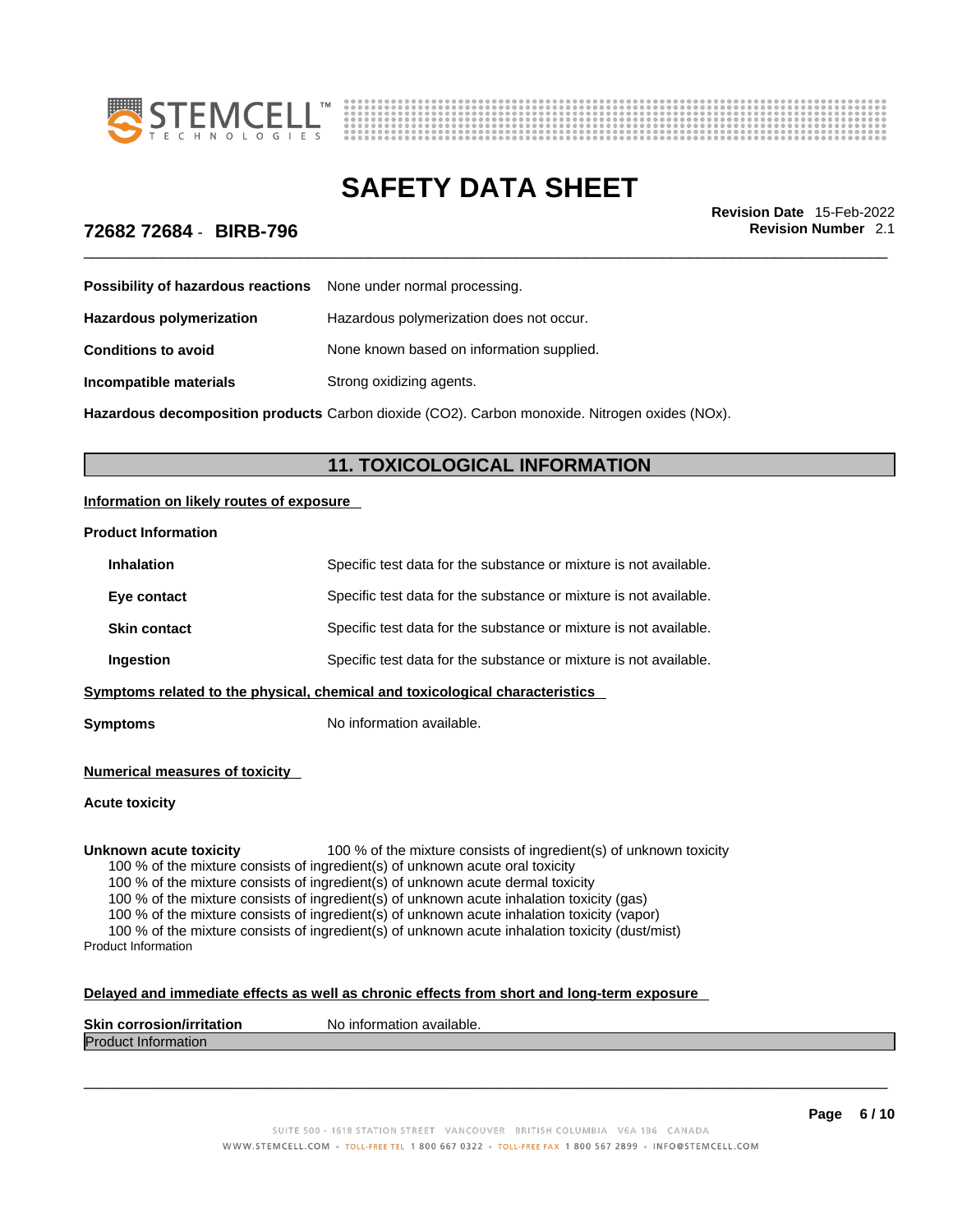



\_\_\_\_\_\_\_\_\_\_\_\_\_\_\_\_\_\_\_\_\_\_\_\_\_\_\_\_\_\_\_\_\_\_\_\_\_\_\_\_\_\_\_\_\_\_\_\_\_\_\_\_\_\_\_\_\_\_\_\_\_\_\_\_\_\_\_\_\_\_\_\_\_\_\_\_\_\_\_\_\_\_\_\_\_\_\_\_\_\_\_\_\_ **Revision Date** 15-Feb-2022

# **72682 72684** - **BIRB-796 Revision Number** 2.1

| Serious eye damage/eye irritation<br><b>Product Information</b> | No information available.                                                                              |
|-----------------------------------------------------------------|--------------------------------------------------------------------------------------------------------|
| Respiratory or skin sensitization<br><b>Product Information</b> | No information available.                                                                              |
| Germ cell mutagenicity<br><b>Product Information</b>            | No information available.                                                                              |
| Carcinogenicity                                                 | No information available.                                                                              |
| <b>Reproductive toxicity</b>                                    | No information available.<br><b>Product Information</b>                                                |
| <b>STOT - single exposure</b>                                   | No information available.<br><b>Product Information</b>                                                |
| <b>STOT - repeated exposure</b>                                 | No information available.<br><b>Product Information</b>                                                |
| <b>Aspiration hazard</b>                                        | No information available.                                                                              |
|                                                                 | <b>12. ECOLOGICAL INFORMATION</b>                                                                      |
| <b>Ecotoxicity</b>                                              | Avoid release into the environment. Runoff from fire control or dilution water may cause<br>pollution. |
|                                                                 | <b>Product Information</b>                                                                             |
| <b>Persistence and degradability</b>                            | No information available.                                                                              |
| <b>Bioaccumulation</b>                                          | There is no data for this product.                                                                     |
| Other adverse effects                                           | No information available.                                                                              |
|                                                                 |                                                                                                        |

# **13. DISPOSAL CONSIDERATIONS**

| Waste treatment methods                |                                                                                                                    |
|----------------------------------------|--------------------------------------------------------------------------------------------------------------------|
| Waste from residues/unused<br>products | Dispose of in accordance with local regulations. Dispose of waste in accordance with<br>environmental legislation. |
| Contaminated packaging                 | Do not reuse empty containers.                                                                                     |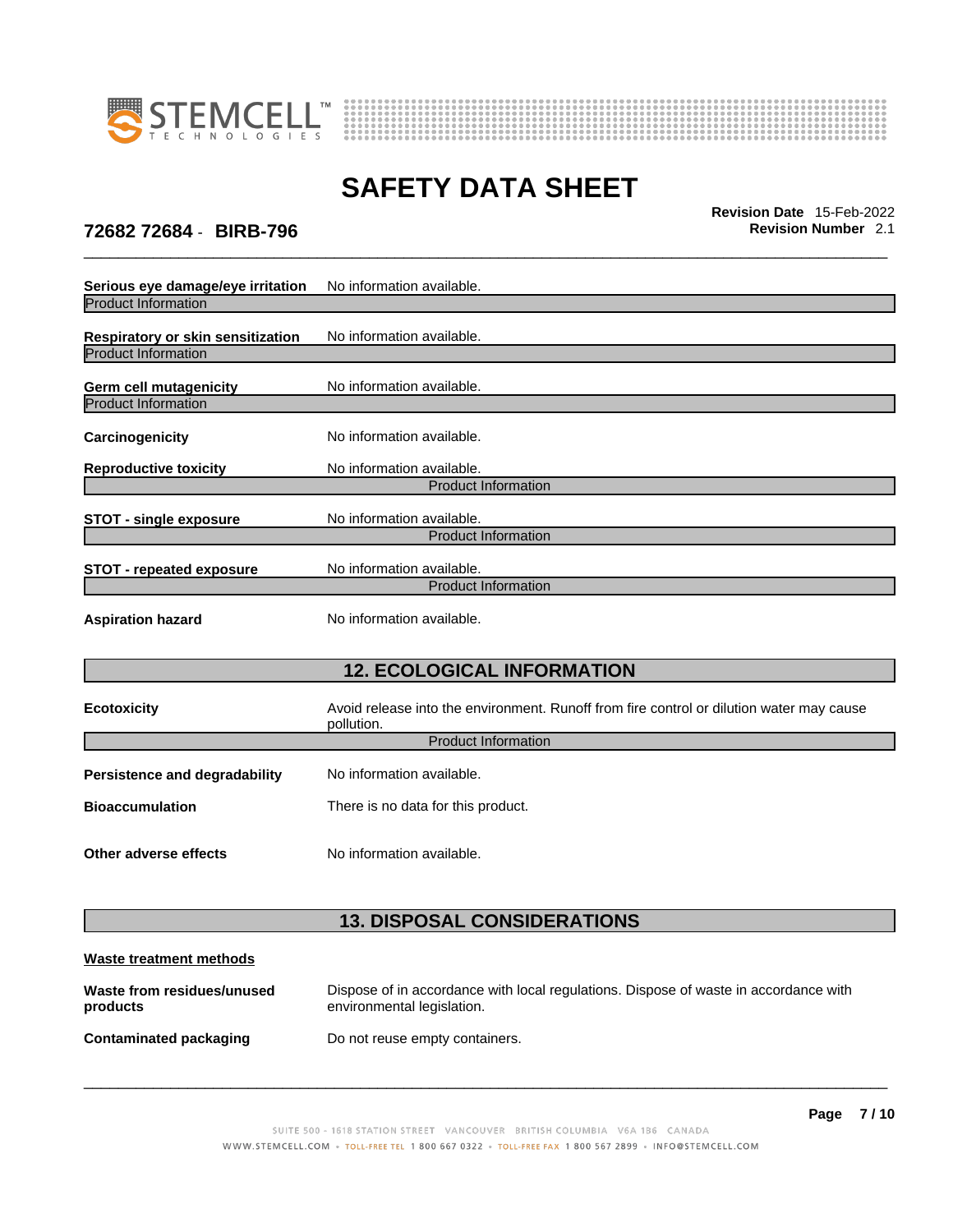



\_\_\_\_\_\_\_\_\_\_\_\_\_\_\_\_\_\_\_\_\_\_\_\_\_\_\_\_\_\_\_\_\_\_\_\_\_\_\_\_\_\_\_\_\_\_\_\_\_\_\_\_\_\_\_\_\_\_\_\_\_\_\_\_\_\_\_\_\_\_\_\_\_\_\_\_\_\_\_\_\_\_\_\_\_\_\_\_\_\_\_\_\_ **Revision Date** 15-Feb-2022

# **72682 72684** - **BIRB-796 Revision Number** 2.1

| <b>14. TRANSPORT INFORMATION</b>                                                                                                                                                   |                                                                                                                                                                                                                                                                                                                                                                                                                                                               |  |
|------------------------------------------------------------------------------------------------------------------------------------------------------------------------------------|---------------------------------------------------------------------------------------------------------------------------------------------------------------------------------------------------------------------------------------------------------------------------------------------------------------------------------------------------------------------------------------------------------------------------------------------------------------|--|
| Note:                                                                                                                                                                              | Transport in accordance with local, state, and federal regulations.                                                                                                                                                                                                                                                                                                                                                                                           |  |
| <b>DOT</b>                                                                                                                                                                         | Not regulated                                                                                                                                                                                                                                                                                                                                                                                                                                                 |  |
| TDG                                                                                                                                                                                | Not regulated                                                                                                                                                                                                                                                                                                                                                                                                                                                 |  |
| MEX                                                                                                                                                                                | Not regulated                                                                                                                                                                                                                                                                                                                                                                                                                                                 |  |
| ICAO (air)                                                                                                                                                                         | Not regulated                                                                                                                                                                                                                                                                                                                                                                                                                                                 |  |
| <b>IATA</b>                                                                                                                                                                        | Not regulated                                                                                                                                                                                                                                                                                                                                                                                                                                                 |  |
| <b>IMDG</b>                                                                                                                                                                        | Not regulated                                                                                                                                                                                                                                                                                                                                                                                                                                                 |  |
| RID                                                                                                                                                                                | Not regulated                                                                                                                                                                                                                                                                                                                                                                                                                                                 |  |
| ADR                                                                                                                                                                                | Not regulated                                                                                                                                                                                                                                                                                                                                                                                                                                                 |  |
| <b>ADN</b>                                                                                                                                                                         | Not regulated                                                                                                                                                                                                                                                                                                                                                                                                                                                 |  |
|                                                                                                                                                                                    | <b>15. REGULATORY INFORMATION</b>                                                                                                                                                                                                                                                                                                                                                                                                                             |  |
| <b>International Inventories</b><br><b>TSCA</b><br><b>DSL/NDSL</b><br><b>EINECS/ELINCS</b><br><b>ENCS</b><br><b>IECSC</b><br><b>KECL</b><br><b>PICCS</b><br><b>AICS</b><br>Legend: | Does not comply<br>Does not comply<br>Does not comply<br>Does not comply<br>Does not comply<br>Does not comply<br>Does not comply<br>Does not comply<br><b>TSCA</b> - United States Toxic Substances Control Act Section 8(b) Inventory                                                                                                                                                                                                                       |  |
| AICS - Australian Inventory of Chemical Substances                                                                                                                                 | DSL/NDSL - Canadian Domestic Substances List/Non-Domestic Substances List<br>EINECS/ELINCS - European Inventory of Existing Chemical Substances/European List of Notified Chemical Substances<br><b>ENCS</b> - Japan Existing and New Chemical Substances<br><b>IECSC</b> - China Inventory of Existing Chemical Substances<br>KECL - Korean Existing and Evaluated Chemical Substances<br>PICCS - Philippines Inventory of Chemicals and Chemical Substances |  |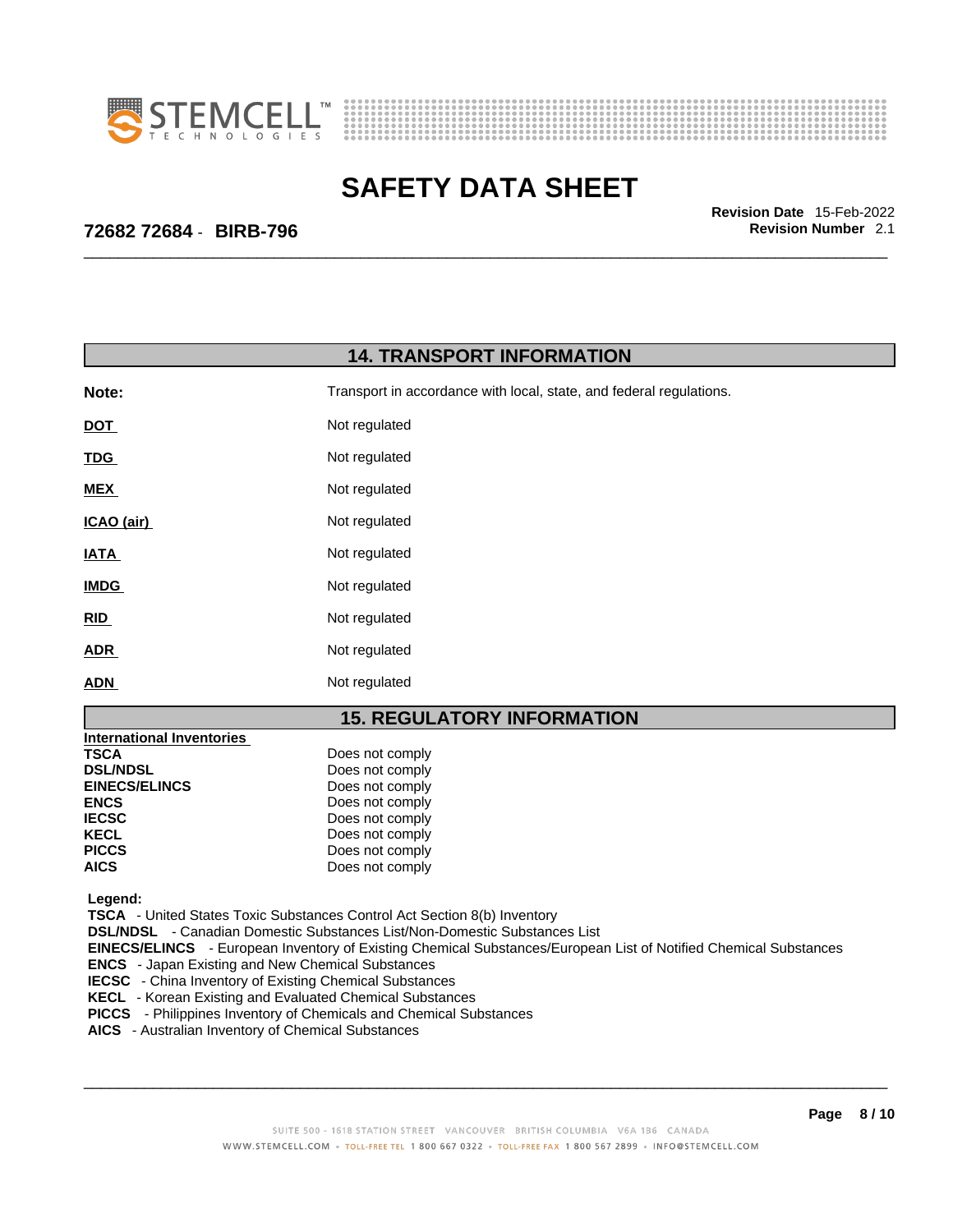



# **72682 72684** - **BIRB-796 Revision Number** 2.1

\_\_\_\_\_\_\_\_\_\_\_\_\_\_\_\_\_\_\_\_\_\_\_\_\_\_\_\_\_\_\_\_\_\_\_\_\_\_\_\_\_\_\_\_\_\_\_\_\_\_\_\_\_\_\_\_\_\_\_\_\_\_\_\_\_\_\_\_\_\_\_\_\_\_\_\_\_\_\_\_\_\_\_\_\_\_\_\_\_\_\_\_\_ **Revision Date** 15-Feb-2022

### **US Federal Regulations**

### **SARA 313**

Section 313 of Title III of the Superfund Amendments and Reauthorization Act of 1986 (SARA). This product does not contain any chemicals which are subject to the reporting requirements of the Act and Title 40 of the Code of Federal Regulations, Part 372.

### **SARA 311/312 Hazard Categories**

| No. |  |
|-----|--|
| No. |  |
| No. |  |
| No. |  |
| No. |  |
|     |  |

### **CWA** (Clean Water Act)

This product does not contain any substances regulated as pollutants pursuant to the Clean Water Act (40 CFR 122.21 and 40 CFR 122.42).

### **CERCLA**

This material, as supplied, does not contain any substances regulated as hazardous substances under the Comprehensive Environmental Response Compensation and Liability Act (CERCLA) (40 CFR 302) or the Superfund Amendments and Reauthorization Act (SARA) (40 CFR 355). There may be specific reporting requirements at the local, regional, or state level pertaining to releases of this material.

### **US State Regulations**

### **California Proposition 65**

This product does not contain any Proposition 65 chemicals.

### **U.S. State Right-to-Know Regulations**

**US State Regulations** This product does not contain any substances regulated by state right-to-know regulations

**U.S. EPA Label Information** 

**EPA Pesticide Registration Number** Not applicable

## **16. OTHER INFORMATION, INCLUDING DATE OF PREPARATION OF THE LAST REVISION**

**Prepared By, State Control. STEMCELL Technologies Canada Inc.** Canada Inc.

**Revision Date** 15-Feb-2022